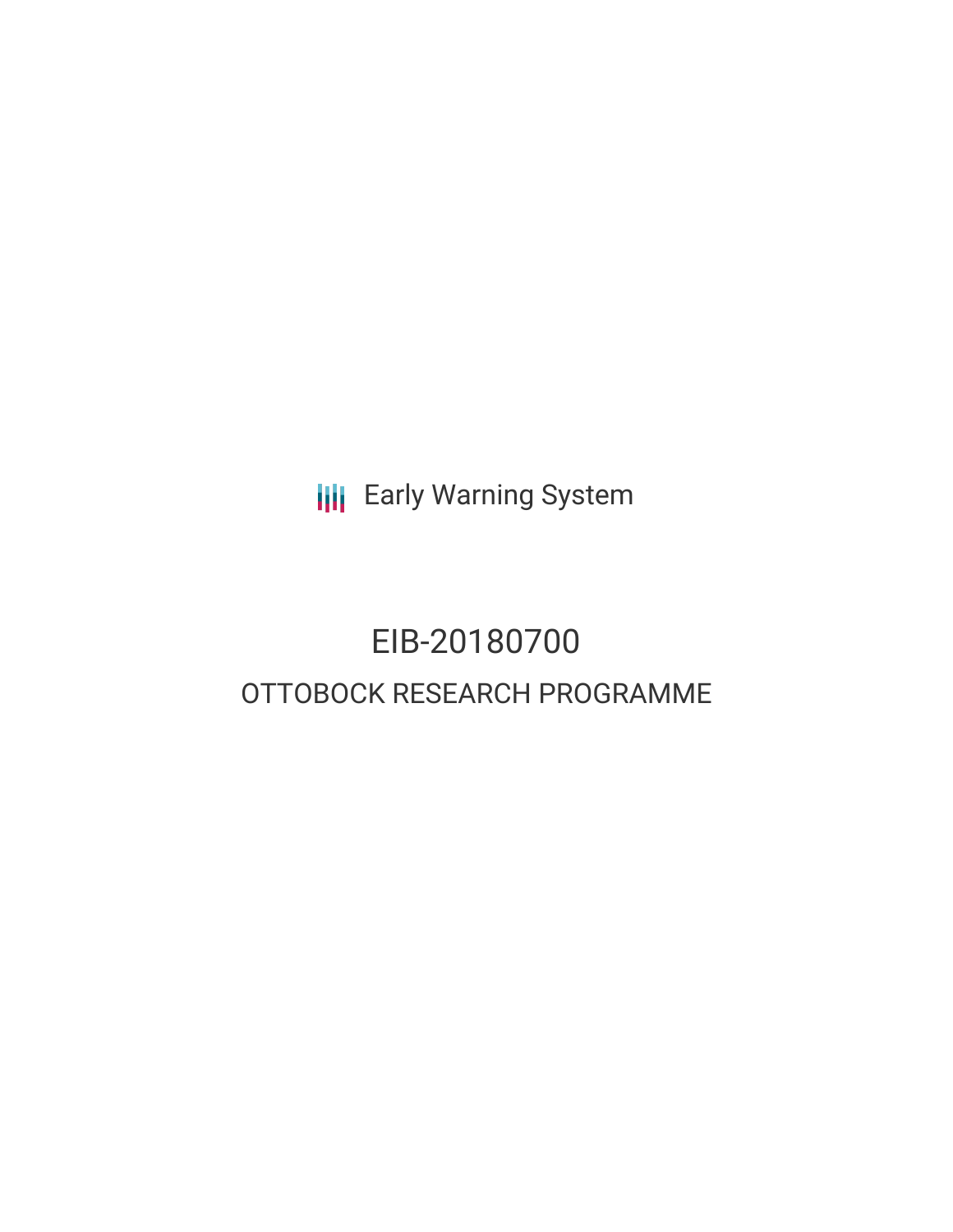

### **Quick Facts**

| <b>Countries</b>               | Austria, Germany               |
|--------------------------------|--------------------------------|
| <b>Financial Institutions</b>  | European Investment Bank (EIB) |
| <b>Status</b>                  | Approved                       |
| <b>Bank Risk Rating</b>        | U                              |
| <b>Voting Date</b>             | 2019-10-30                     |
| <b>Borrower</b>                | OTTOBOCK SE UND CO KGAA        |
| <b>Sectors</b>                 | Industry and Trade             |
| <b>Investment Type(s)</b>      | Loan                           |
| <b>Investment Amount (USD)</b> | \$111.52 million               |
| <b>Loan Amount (USD)</b>       | $$111.52$ million              |
| <b>Project Cost (USD)</b>      | \$255.37 million               |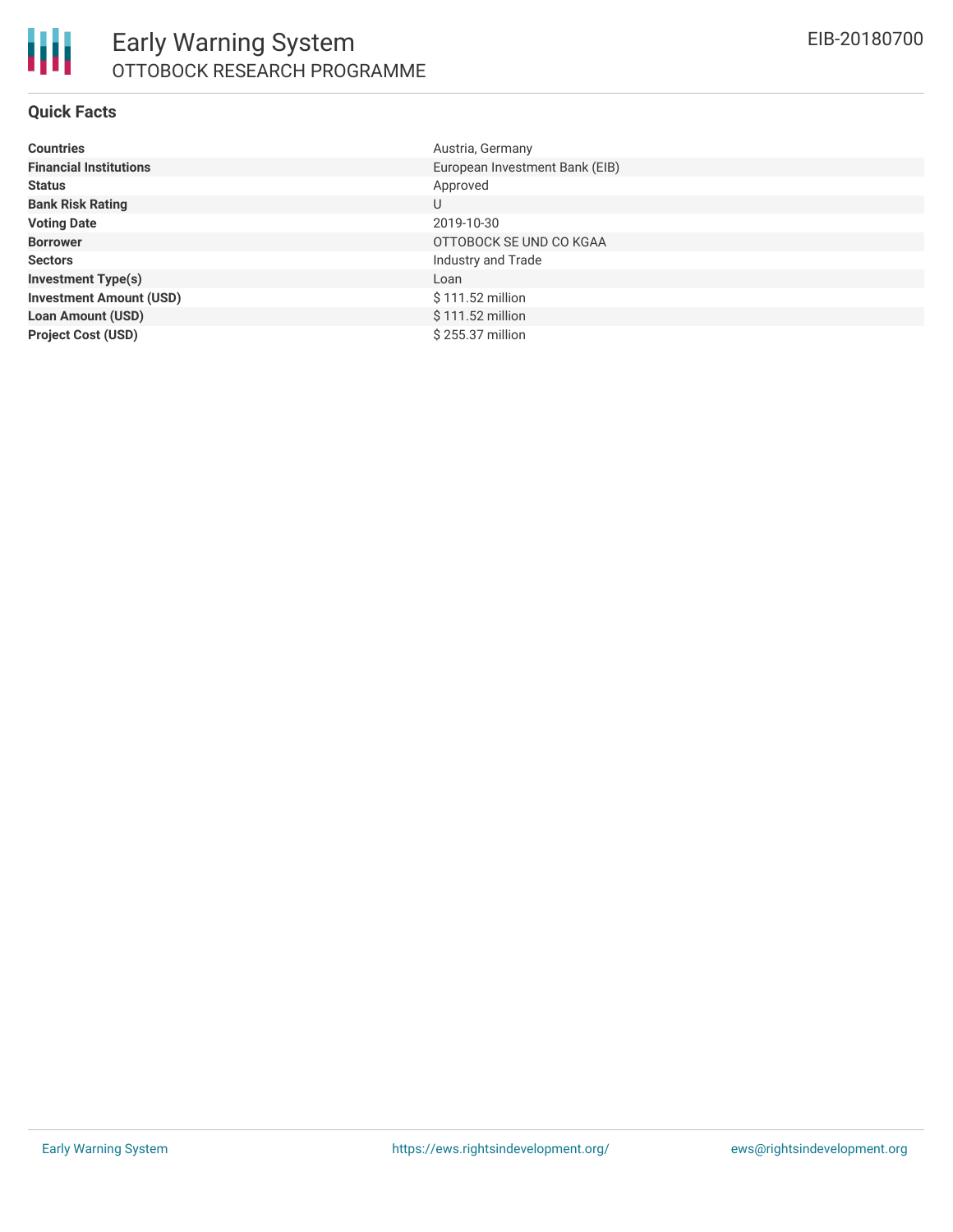

# Early Warning System OTTOBOCK RESEARCH PROGRAMME

### **Project Description**

According to EIB website, the RDI activities is focused on innovative solutions in prosthetics, orthotics and seating options that can help people regain or maintain their mobility.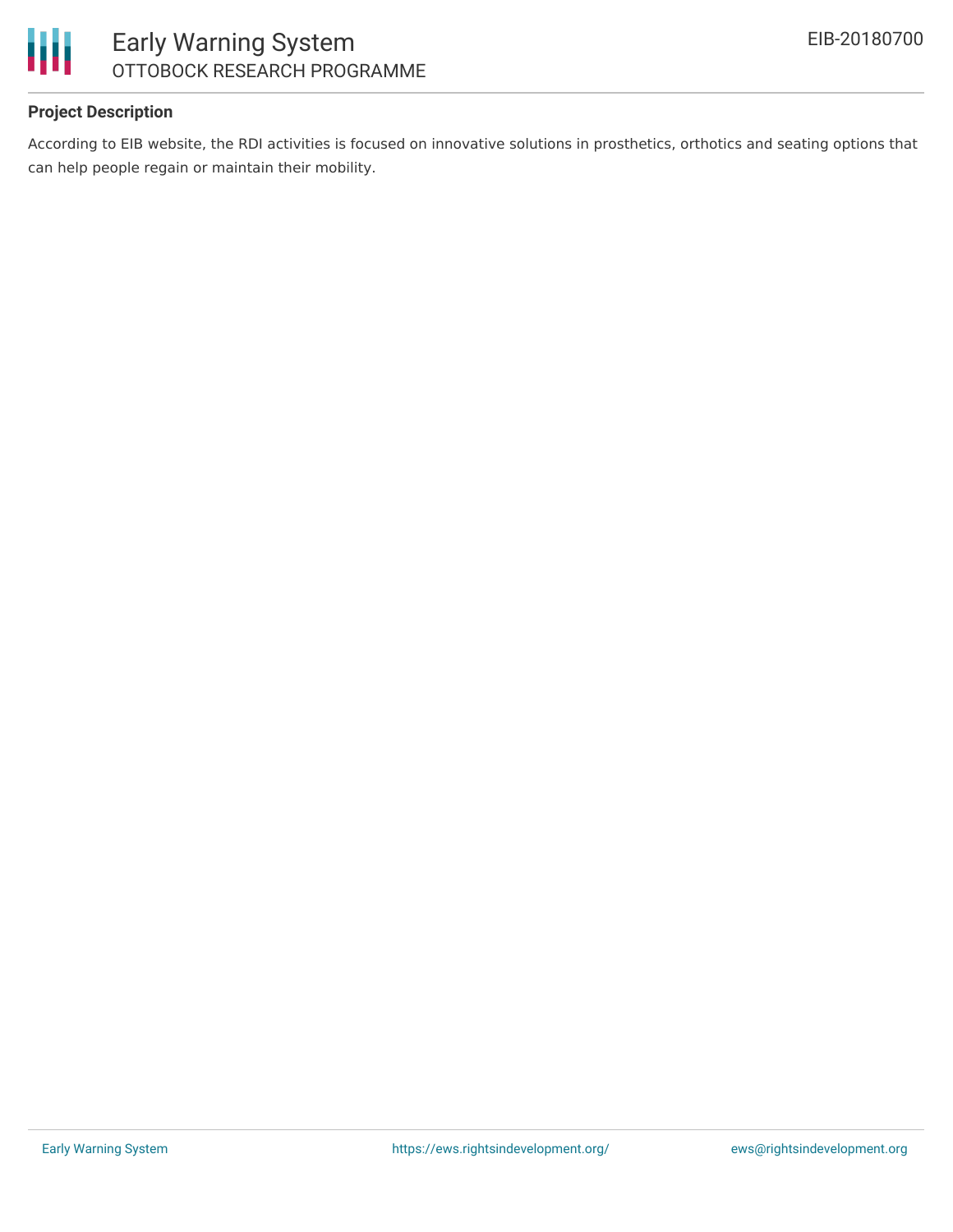

### **Investment Description**

European Investment Bank (EIB)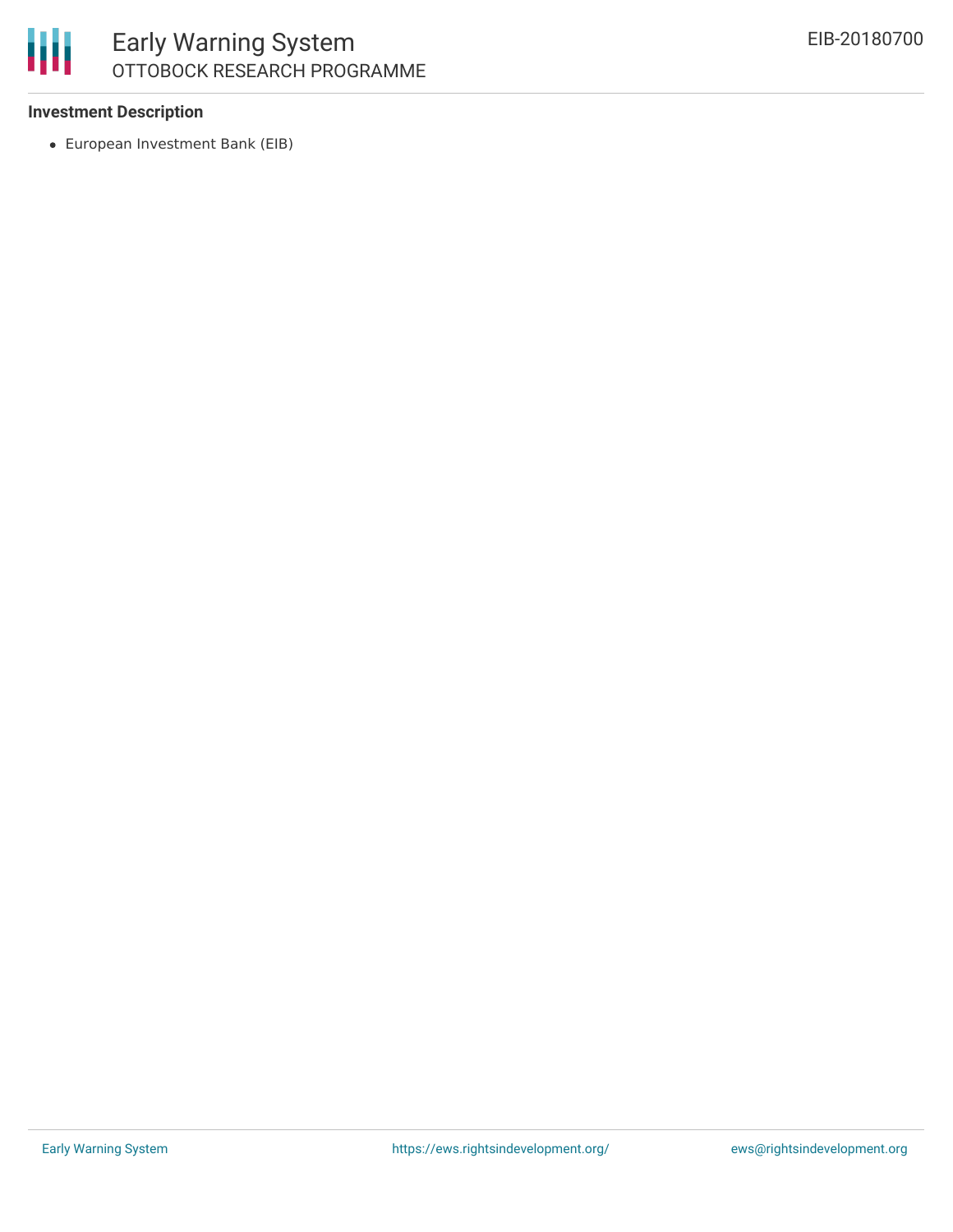

# Early Warning System OTTOBOCK RESEARCH PROGRAMME

### **Private Actors Description**

Ottobock SE & Co. KGaA provides medical technology solutions. The Company manufactures prosthetics. Ottobock SE serves customers worldwide.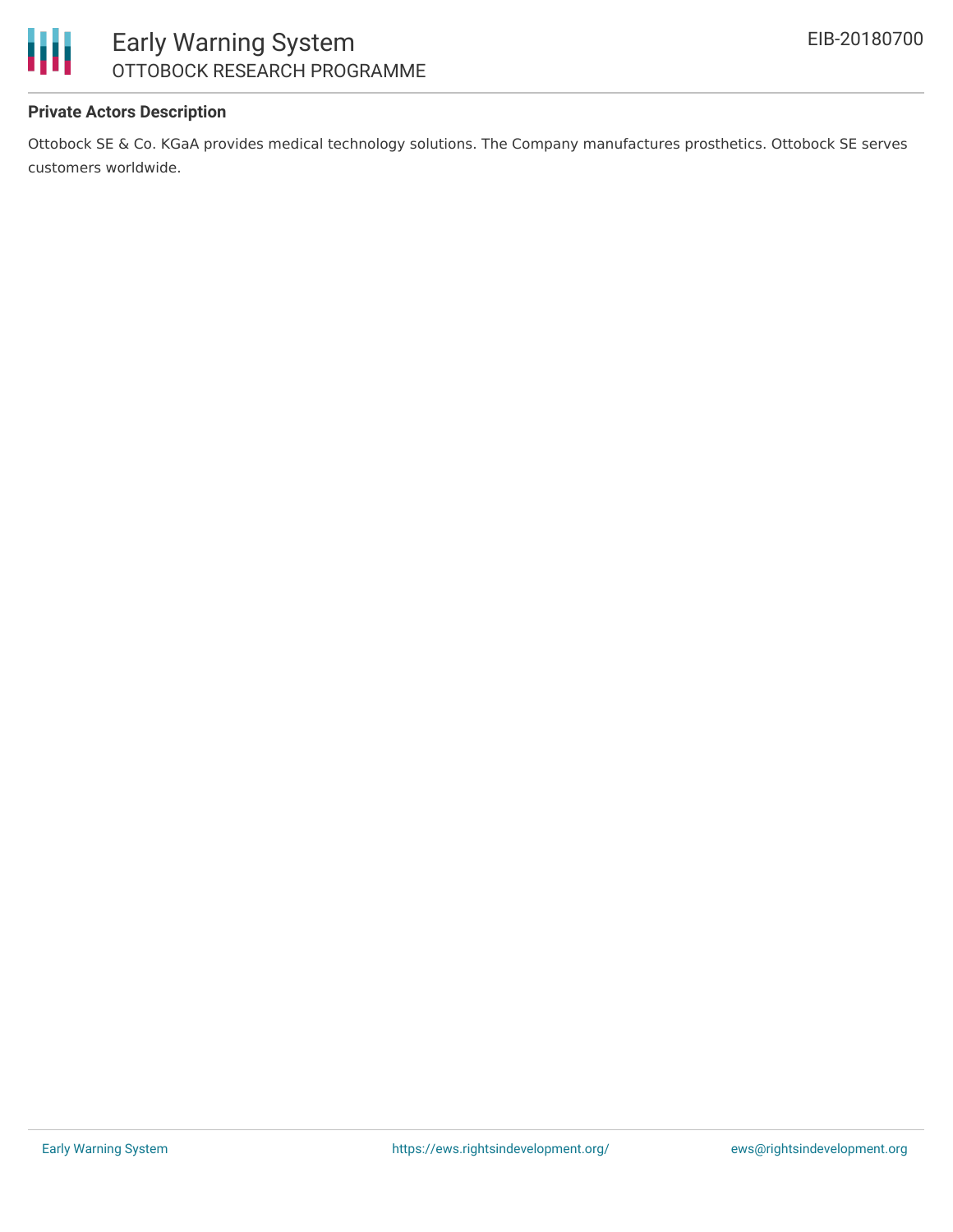# 冊

### Early Warning System OTTOBOCK RESEARCH PROGRAMME

| <b>Private Actor 1</b>   | <b>Private Actor</b><br><b>Role</b> | <b>Private Actor</b><br>Sector | <b>Relation</b>          | <b>Private Actor 2</b> | <b>Private Actor</b><br>2 Role | <b>Private Actor</b><br>2 Sector |
|--------------------------|-------------------------------------|--------------------------------|--------------------------|------------------------|--------------------------------|----------------------------------|
| $\overline{\phantom{0}}$ |                                     | $\overline{\phantom{a}}$       | $\overline{\phantom{a}}$ | Ottobock SE & Co KGaA  | Client                         |                                  |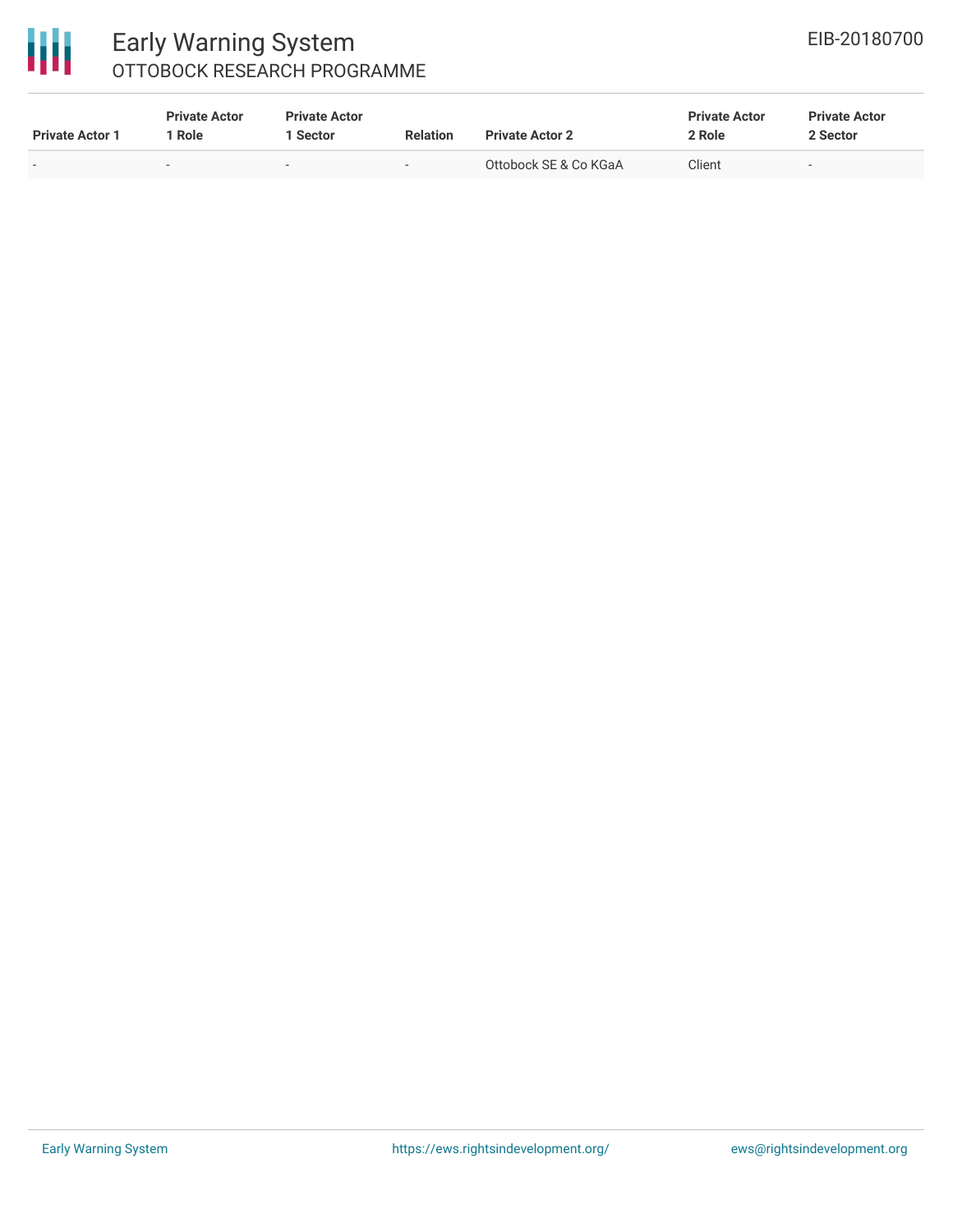### **Contact Information**

No contact information provided at the time of disclosure.

#### **ACCOUNTABILITY MECHANISM OF EIB**

The EIB Complaints Mechanism is designed to facilitate and handle complaints against the EIB by individuals, organizations or corporations affected by EIB activities. When exercising the right to lodge a complaint against the EIB, any member of the public has access to a two-tier procedure, one internal - the Complaints Mechanism Office - and one external - the European Ombudsman. A complaint can be lodged via a written communication addressed to the Secretary General of the EIB, via email to the dedicated email address complaints@eib.org, by completing the online complaint form available at the following address: http://www.eib.org/complaints/form, via fax or delivered directly to the EIB Complaints Mechanism Division, any EIB local representation office or any EIB staff. For further details, check:

http://www.eib.org/attachments/strategies/complaints\_mechanism\_policy\_en.pdf

When dissatisfied with a complaint to the EIB Complaints Mechanism, citizens can then turn towards the European Ombudsman. A memorandum of Understanding has been signed between the EIB and the European Ombudsman establishes that citizens (even outside of the EU if the Ombudsman finds their complaint justified) can turn towards the Ombudsman on issues related to 'maladministration' by the EIB. Note that before going to the Ombudsman, an attempt must be made to resolve the case by contacting the EIB. In addition, the complaint must be made within two years of the date when the facts on which your complaint is based became known to you. You can write to the Ombudsman in any of the languages of the European Union. Additional details, including filing requirements and complaint forms, are available at: http://www.ombudsman.europa.eu/atyourservice/interactiveguide.faces